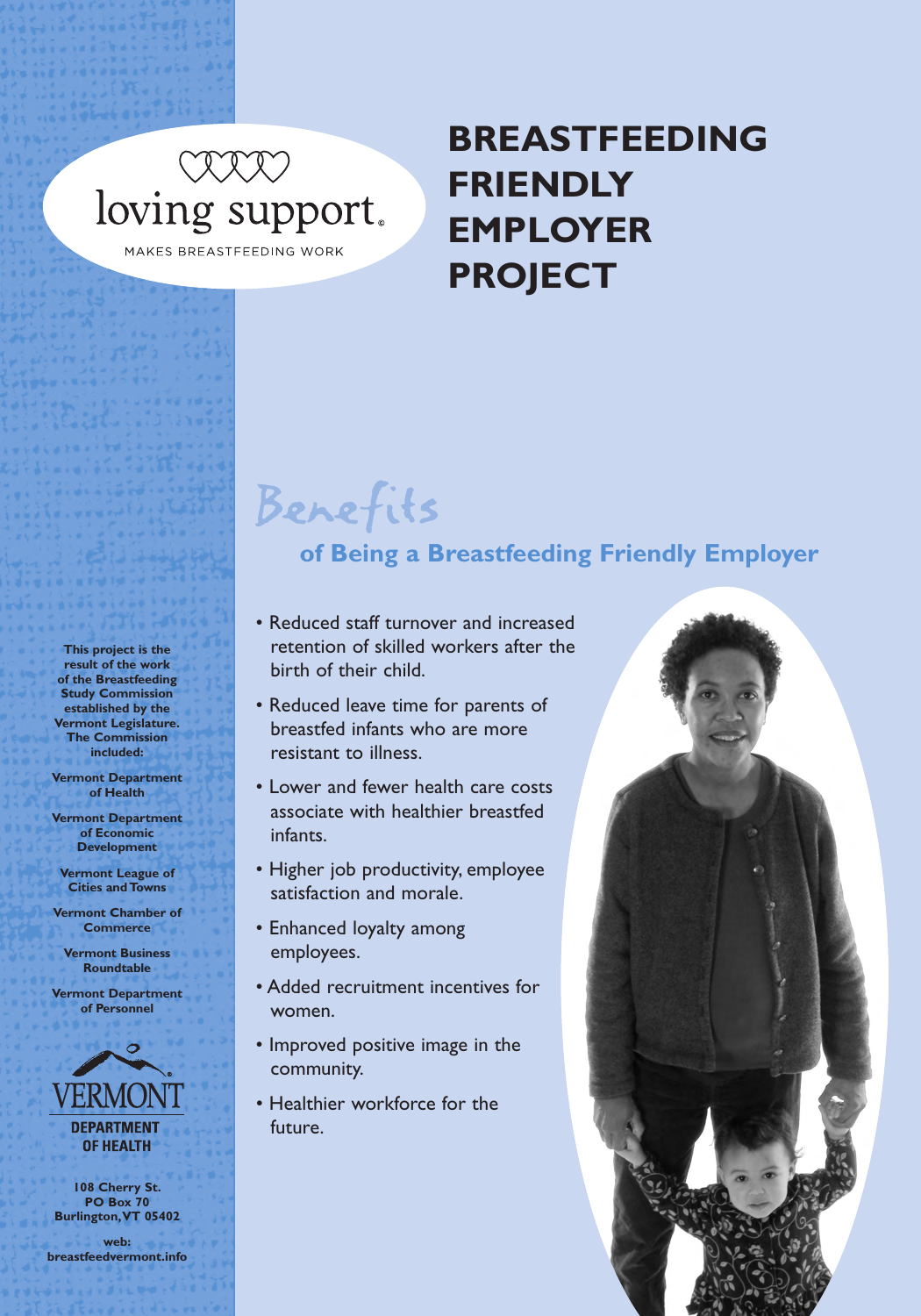#### **To all Vermonters,**

Breastfeeding is good business for Vermont. When businesses support their employees in continuing to breastfeed, everyone wins. Businesses are rewarded with reduced absenteeism, lower health care costs, and increased employee loyalty. Mothers and babies are rewarded with health benefits, cost savings, and the opportunity to enjoy the special bond of breastfeeding even when separations are necessary. Offering a breastfeeding-friendly workplace also helps businesses recruit and retain employees and gives the business a positive image in the community.

Encouraging mothers to breastfeed is a key strategy of the Fit & Healthy Vermonters state plan for the prevention of obesity. Breastfeeding is a powerful ally in the State of Vermont's drive to reduce chronic care issues associated with overweight and obesity, diabetes, asthma and many other diseases. The health benefits of breastfeeding are so well documented that the American Academy of Pediatrics recommends that ALL babies be breastfed for at least one year and longer if mother and baby desire.

Many mothers report that workplace policies make it difficult to continue breastfeeding. Most mothers in Vermont initiate breastfeeding but there is a quick decline in the rates of exclusivity and the duration of breastfeeding. To help new mothers succeed in giving their babies the healthiest start in life, we invite you to join the Vermont Breastfeeding Employer Project. The purpose of this project is to help employers provide supportive workplace policies, to comply with Vermont's labor law supporting nursing mothers in the workplace, and to formally recognize employers who do. This project is also dedicated to providing information and support to new mothers, and to recognizing and assisting child care providers as an essential link in supporting the breastfeeding relationship.

For employers, making your workplace breastfeeding friendly can be simple. The information found at this website can help you achieve the Breastfeeding Friendly Employer designation. If you already have breastfeeding friendly policies in place, congratulations!

Thank you for your efforts on behalf of Vermont families.

Sincerely, Hany Chen Wl. Harry Chen, MD Commissioner of Health ✁

**of Vermont's working women having children under the age of six years, familyfriendly workplace practices and policies are vital to their ability to be as productive as possible, while ensuring the best possible start in life for their children. Being a breastfeedingfriendly workplace benefits both female workers and their employers."**

**"With 70 percent**

**Lisa Ventriss, President, Vermont Business Roundtable**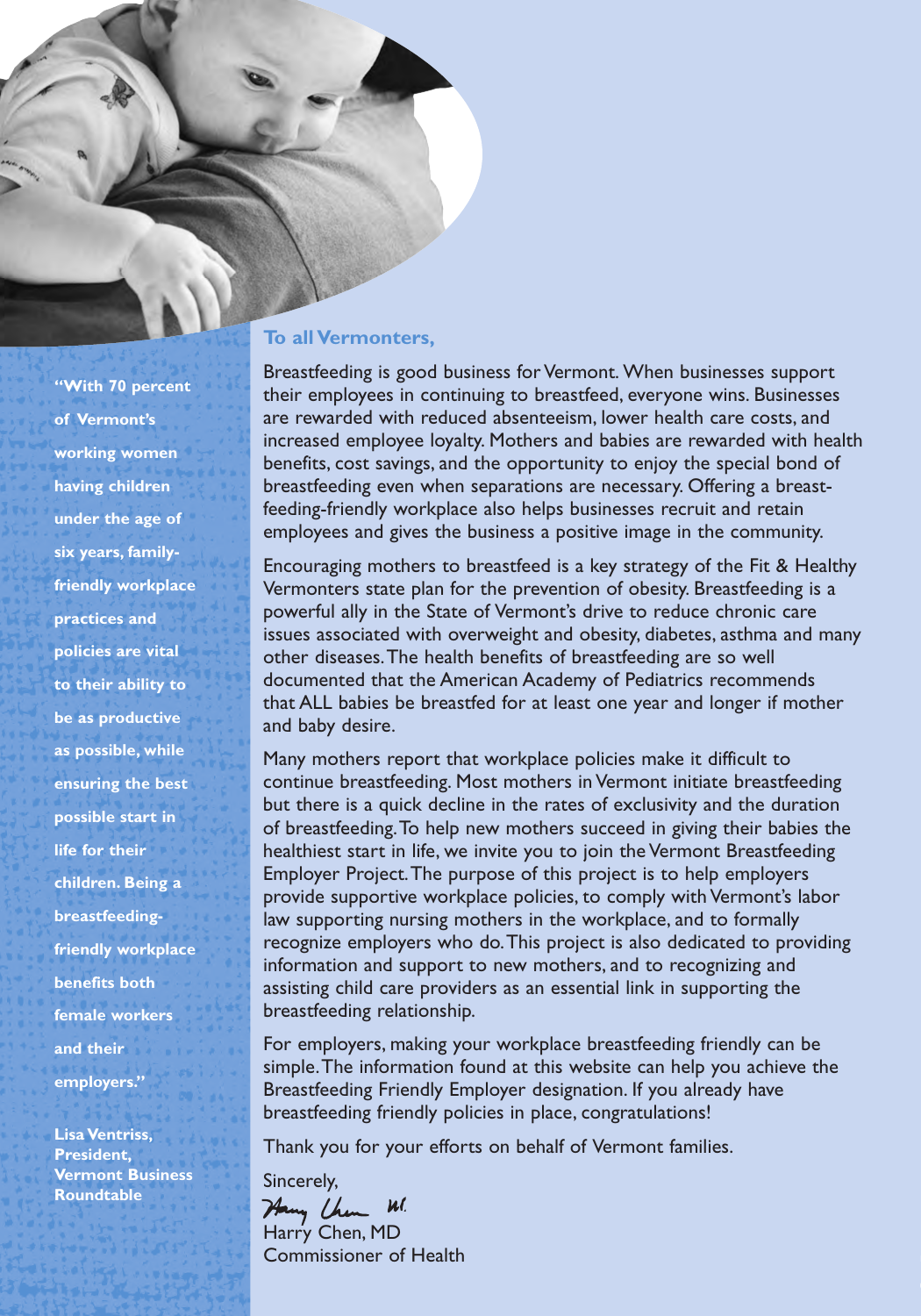## Join! **Breastfeeding Friendly Employer Project**

**Support your employees and get acknowledged! All employers who join will be recognized for their efforts and receive a certificate of achievement. Check our website for more information on how to support breastfeeding employees.**

| NAME OF EMPLOYER/BUSINESS                |               |                            |
|------------------------------------------|---------------|----------------------------|
| NUMBER OF EMPLOYEES                      |               | <b>NUMBER OF LOCATIONS</b> |
| <b>MAILING ADDRESS</b>                   |               |                            |
| <b>CITY</b>                              | <b>STATE</b>  | ZIP                        |
| <b>TELEPHONE:</b>                        | <b>COUNTY</b> |                            |
| <b>WEB ADDRESS</b>                       |               |                            |
| <b>GENERAL EMAIL ADDRESS OF BUSINESS</b> |               |                            |
| <b>CONTACT PERSON</b>                    |               |                            |

#### CONTACT PERSON'S EMAIL ADDRESS

**Please let us know what your company is doing to be breastfeeding friendly.**

**Use the checklist on the back of this application to determine your level of award: Gold, Silver or Bronze.**

**You can also find the checklist on the Vermont Department of Health website: www.breastfeedvermont.info**

### $\Box$  We have in place the following levels of accommodation:

|                      | <b>BRONZE</b> | <b>SILVER</b> | ח וחד |
|----------------------|---------------|---------------|-------|
| Policy and Education |               |               |       |
| <b>Facilities</b>    |               |               |       |
| Scheduling           |               |               |       |
| <b>Resources</b>     |               |               |       |

 $\Box$  Send me more information about Breastfeeding Friendly.

**Mail completed application and checklist to:**

Vermont Department of Health Breastfeeding Friendly Employer Project 108 Cherry Street, PO Box 70 Burlington, Vermont 05402

**Or download form online: www.breastfeedvermont.info For more information: healthvermont.gov**

**Our Mission:** 

**To create a workplace environment that supports and respects a woman's decision to breastfeed, recognizes that breastfeeding is a benefit to the workplace and encourages that recognition in others.**

 $\frac{1}{6}$